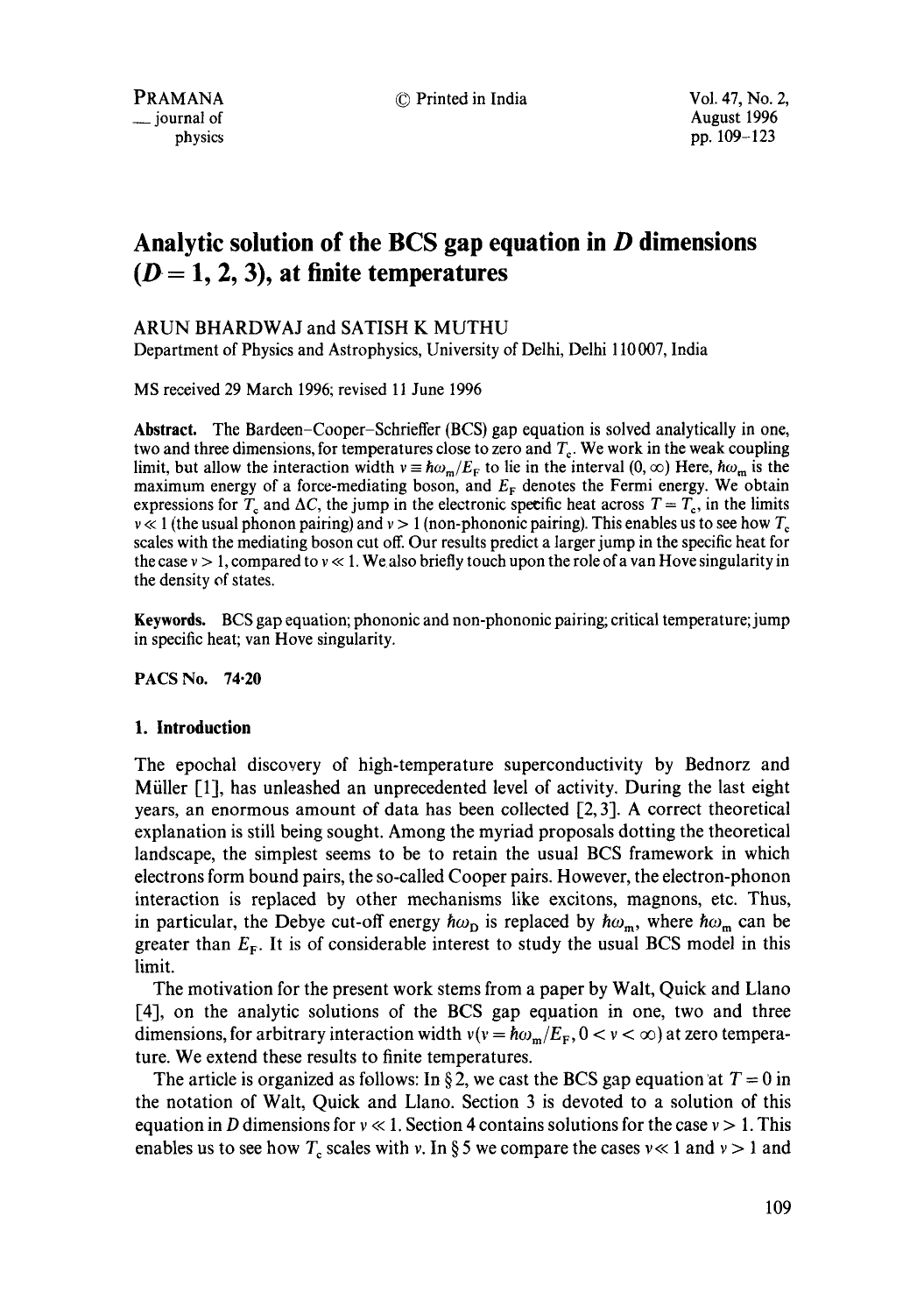### *Arun Bhardwaj and Satish K Muthu*

make a rough numerical estimate of the enhancement of  $T<sub>c</sub>$ . In §6 we discuss briefly the role of the presence of a van Hove singularity in the density of states. We conclude by making some general comments on our results.

## **2. BCS theory at finite temperature**

At finite temperature, the BCS gap equation in D dimensions can be written as  $[5]$ 

$$
\Delta_{\mathbf{k}} = \frac{1}{2} \sum_{\mathbf{k'}} V_{\mathbf{k} \mathbf{k'}} \tanh \left( \frac{(\Delta_{\mathbf{k'}}^2 + \xi_{\mathbf{k'}}^2)^{1/2}}{2kT} \right) \times \left( \frac{\Delta_{\mathbf{k'}}}{(\Delta_{\mathbf{k'}}^2 + \xi_{\mathbf{k'}}^2)^{1/2}} \right).
$$
 (1)

Here  $\zeta_k$  represent the single-particle energies measured with respect to the chemical potential  $\mu$ , i.e.

$$
\xi_k = \frac{\hbar^2 k^2}{2m} - \mu.
$$
 (2a)

The interelectronic interaction is assumed to be of the form

$$
V_{kk'} = \frac{v_0}{L^D}, \max(0, E_F - \hbar\omega_m) < \varepsilon_{k'}\varepsilon_{k'} < E_F + \hbar\omega_m
$$
\n
$$
= 0, \text{ otherwise.} \tag{2b}
$$

Here, L is a measure of the size of the system and the coupling strength  $v_0$  is taken to be positive, signifying a net attraction between the electrons;  $\varepsilon_k = \hbar^2 k^2 / 2m$  is the singleparticle kinetic energy,  $E_F$  is the Fermi energy and  $\hbar\omega_m$  is the maximum energy of the force-mediating boson.

In view of the model interaction given by (2b) it follows that

$$
\Delta_{\mathbf{k}} = \Delta \theta(\hbar \omega_{\mathbf{m}} - |\xi_{\mathbf{k}}|),\tag{2c}
$$

where  $\theta(x)$  is the Heaviside step function and the gap parameter  $\Delta$  is assumed to be isotropic (independent of  $k$ ). Hence, (1) becomes

$$
1 = \frac{v_0}{2L^D} \sum_{\mathbf{k}} \frac{\theta(\hbar \omega_{\mathbf{m}} - |\xi_{\mathbf{k}}|)}{(\Delta^2 + \xi_{\mathbf{k}}^2)^{1/2}} \tanh\left(\frac{(\Delta^2 + \xi_{\mathbf{k}}^2)^{1/2}}{2kT}\right).
$$
 (3)

Changing the summation over k into integration, one obtains after some algebra,

$$
\frac{2}{\lambda} = \int_{E_{\rm F} - \hbar \omega_{\rm m}, 0}^{E_{\rm F} + \hbar \omega_{\rm m}} d\varepsilon \frac{(\varepsilon/E_{\rm F})^{(D-2)/2}}{(\Delta^2 + (\varepsilon - E_{\rm F})^2)^{1/2}} \tanh\left(\frac{(\Delta^2 + (\varepsilon - E_{\rm F})^2)^{1/2}}{2kT}\right).
$$
 (4)

Here,  $\lambda = N(0)v_0$ ,  $N(0)$  being density of states per spin state at the Fermi level. The lower limit of integration is  $E_F - \hbar \omega_m$  for the case  $E_F > \hbar \omega_m$  and zero for  $E_{\rm F}$  <  $\hbar\omega_{\rm m}$ .

Introducing the dimensionless variables  $\varepsilon'$ , v and  $\delta$ , defined by

$$
\varepsilon' = \frac{\varepsilon}{E_{\rm F}},\tag{5a}
$$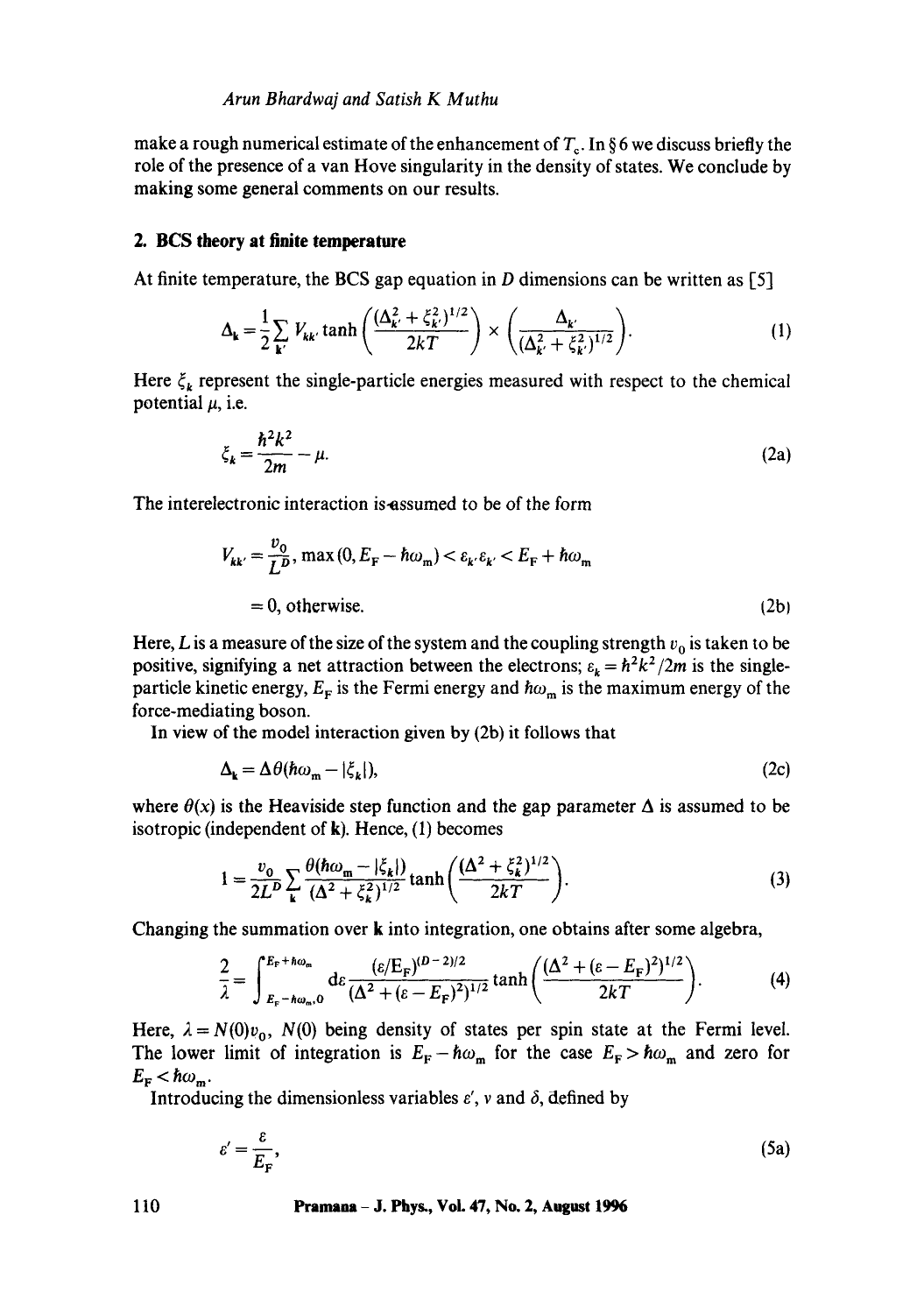$$
v = \frac{\hbar \omega_{\rm m}}{E_{\rm F}}\tag{5b}
$$

and

$$
\delta = \frac{\Delta}{E_{\rm F}},\tag{5c}
$$

equation (4) becomes

$$
\frac{2}{\lambda} = \int_{1-v,0}^{1+v} d\varepsilon' \frac{\varepsilon'^{(D-2)/2}}{(\delta^2 + (\varepsilon'-1)^2)^{1/2}} \tanh\left(\frac{(\delta^2 + (\varepsilon'-1)^2)^{1/2}}{2kT/E_F}\right).
$$
 (6a)

Using the relation tanh  $x = 1 - \frac{2}{\sigma^2}$ , (6a) can be rewritten as

$$
\frac{2}{\lambda} = \int_{1-v.0}^{1+v} \frac{\varepsilon'^{(D-2)/2}}{(\delta^2 + (\varepsilon' - 1)^2)^{1/2}} d\varepsilon' - 2 \int_{1-v.0}^{1+v} \frac{\varepsilon'^{(D-2)/2}}{(\delta^2 + (\varepsilon' - 1)^2)^{1/2}} \times \frac{d\varepsilon'}{\left[e^{(\delta^2 + (\varepsilon' - 1)^2)^{1/2} E_r/kT} + 1\right]}.
$$
(6b)

At  $T = 0$ , the second term in (6b) gives zero and so it reduces to

$$
\frac{2}{\lambda} = \int_{1-v,0}^{1+v} \frac{\varepsilon^{(D-2)/2}}{(\delta_0^2 + (\varepsilon' - 1)^2)^{1/2}} \, \mathrm{d}\varepsilon', \text{ with } \delta_0 = \delta(T = 0). \tag{7}
$$

The integral on the right can be easily evaluated; we have [4] for  $D = 1$ , 2 and 3

$$
\int_{1-v,0}^{1+v} \frac{\varepsilon'^{-1/2} d\varepsilon'}{(\delta_0^2 + (\varepsilon' - 1)^2)^{1/2}} = 2\ln\left[\frac{8v}{\delta_0(1 + (1-v)^{1/2})(1 + (1+v)^{1/2})}\right], \quad v < 1
$$

$$
=2\ln\left[\frac{8v^{1/2}}{\delta_0(1+(1+v)^{1/2})}\right],\qquad v>1
$$

$$
\int_{1-v,0}^{1+v} \frac{d\varepsilon'}{(\delta_0^2 + (\varepsilon' - 1)^2)^{1/2}} = 2\ln\left[\frac{2v}{\delta_0}\right], \qquad v < 1
$$

$$
=2\ln\left[\frac{2v^{1/2}}{\delta_0}\right],\qquad v>1
$$

$$
\int_{1-v,0}^{1+v} \frac{\varepsilon'^{1/2} d\varepsilon'}{(\delta_0^2 + (\varepsilon' - 1)^2)^{1/2}} = 2\ln\left[\frac{8v}{\delta_0(1 + (1-v)^{1/2})(1 + (1+v)^{1/2})}\right] + 2(1-v)^{1/2} + 2(1+v)^{1/2} - 4 \qquad v < 1
$$

$$
=2\ln\left[\frac{8v^{1/2}}{\delta_0(1+(1+v)^{1/2})}\right]+2(1+v)^{1/2}-4,\ v>1,
$$

respectively.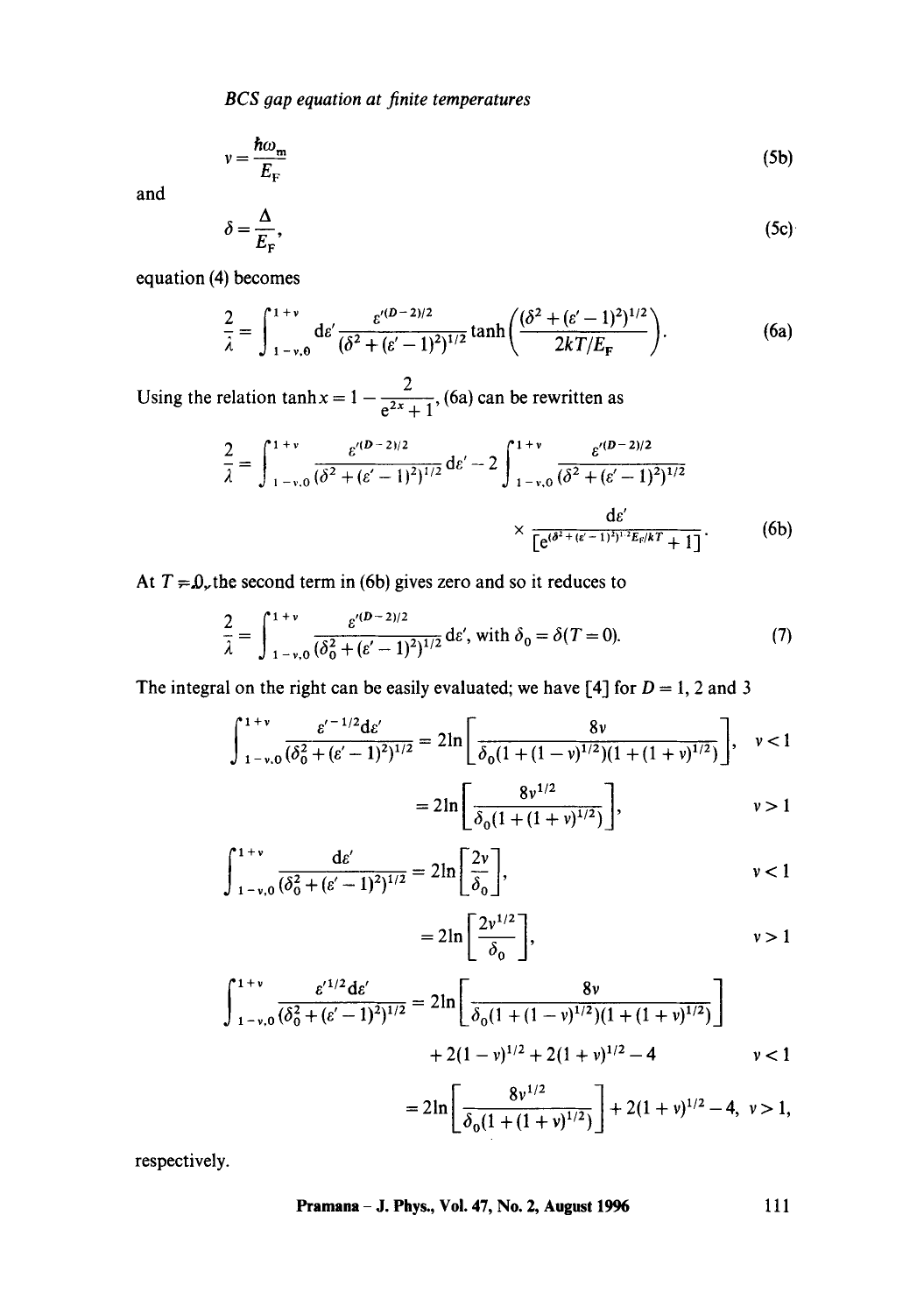# **3. Solution of the BCS gap equation in D dimensions for**  $v \ll 1$

# 3.1 Expression for  $\delta$  near  $T = 0$

We start with eq. (6b). Since we are working near  $T = 0$ , the first term can be replaced using (7). This leads to

$$
2\ln\left[\frac{\delta}{\delta_0}\right] = -2\int_{1-\nu}^{1+\nu} \frac{\varepsilon'^{(D-2)/2} \mathrm{d}\varepsilon'}{(\delta^2 + (\varepsilon'-1)^2)^{1/2} \left[\mathrm{e}^{(\delta^2 + (\varepsilon'-1)^2)^{1/2} E_r/kT} + 1\right]}.\tag{8a}
$$

Introducing

$$
x = (e' - 1)\frac{E_F}{kT}
$$
 (9a)

and

$$
\delta' = \left(\frac{E_{\rm F}}{kT}\right)\delta,\tag{9b}
$$

in (8a), we have

$$
\ln\left[\frac{\delta_0}{\delta}\right] = \int_{-E_{\rm F}v/kT}^{E_{\rm F}v/kT} \frac{(1 + kT x/E_{\rm F})^{(D-2)/2} dx}{(\delta'^2 + x^2)^{1/2} (e^{(\delta'^2 + x^2)^{1/2}} + 1)}.
$$

Since close to  $T = 0$ ,  $E_F v/kT$  becomes very large, we can take the upper and lower limits as  $\infty$ ,  $-\infty$ , respectively. Hence,

$$
\ln\left[\frac{\delta_0}{\delta}\right] = \int_{-\infty}^{\infty} \frac{(1 + kTx/E_F)^{(D-2)/2} dx}{(\delta'^2 + x^2)^{1/2} (e^{(\delta'^2 + x^2)^{1/2}} + 1)}
$$
  
= 
$$
\int_{0}^{\infty} \frac{dx}{(\delta'^2 + x^2)^{1/2} (e^{(\delta'^2 + x^2)^{1/2}} + 1)} \left[ (1 + kTx/E_F)^{(D-2)/2} + (1 - kTx/E_F)^{(D-2)/2} \right].
$$
 (8b)

The numerator of the integrand is now expanded binomially to obtain

$$
\ln\left[\frac{\delta_0}{\delta}\right] = \int_0^\infty \frac{dx}{(\delta'^2 + x^2)^{1/2} (e^{(\delta'^2 + x^2)^{1/2}} + 1)} \times [2 + \frac{1}{4}(D - 2)(D - 4)(kTx/E_F)^2 + ...].
$$
\n(10)

Also

$$
\frac{1}{e^{(\delta^2+x^2)^{1/2}}+1}=e^{-(\delta^2+x^2)^{1/2}}-e^{-2(\delta^2+x^2)^{1/2}}+e^{-3(\delta^2+x^2)^{1/2}}-\ldots
$$

Equation (10) can now be written in the form

$$
\ln\left[\frac{\delta_0}{\delta}\right] = 2\int_0^\infty \frac{dx}{(\delta'^2 + x^2)^{1/2}} \left[e^{-(\delta'^2 + x^2)^{1/2}} - e^{-2(\delta'^2 + x^2)^{1/2}} + e^{-3(\delta'^2 + x^2)^{1/2}} - \dots\right]
$$

$$
+ \frac{1}{4}(D - 2)(D - 4)(kT/E_F)^2 \int_0^\infty \frac{dx x^2}{(\delta'^2 + x^2)^{1/2}} \left[e^{-(\delta'^2 + x^2)^{1/2}} - e^{-2(\delta'^2 + x^2)^{1/2}} + e^{-3(\delta'^2 + x^2)^{1/2}} - \dots\right].
$$
(11)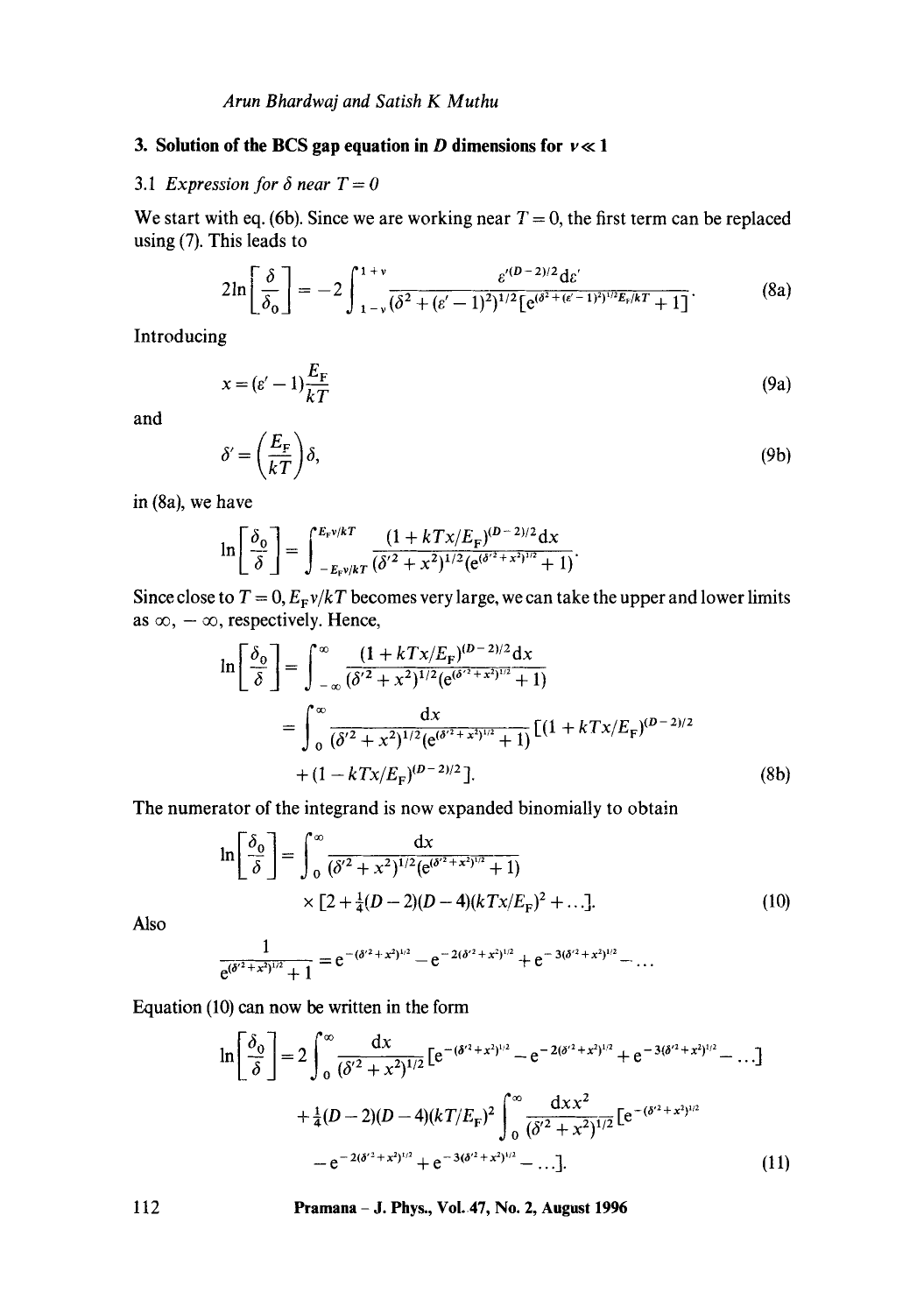Using [6]

$$
K_{\nu}(xz) = \frac{(\pi)^{1/2}}{\Gamma(\nu+\frac{1}{2})} (x/2z)^{\nu} \int_{0}^{\infty} \frac{e^{-x(t^2+z^2)^{1/2}}}{(t^2+z^2)^{1/2}} t^{2\nu} dt,
$$

equation **(11)** takes the form

$$
\ln\left[\frac{\delta_0}{\delta}\right] = 2[K_0(\delta') - K_0(2\delta') + K_0(3\delta') - \dots] + \frac{1}{4}(D-2)(D-4)
$$
  
 
$$
\times (kT/E_F)^2 \left[\delta' K_1(\delta') - \frac{\delta'}{2} K_1(2\delta') + \frac{\delta'}{3} K_1(3\delta') - \dots\right]
$$
  

$$
= 2\sum_{n=1}^{\infty} (-1)^{n+1} K_0 \left(\frac{nE_F\delta}{kT}\right) + \frac{1}{4}(D-2)(D-4)\left(\frac{kT}{E_F}\right)^2 \left(\frac{E_F\delta}{kT}\right)
$$
  

$$
\times \sum_{n=1}^{\infty} \frac{(-1)^{n+1}}{n} K_1 \left(\frac{nE_F\delta}{kT}\right).
$$

Thus finally

$$
\ln\left[\frac{\delta_0}{\delta}\right] = 2\sum_{n=1}^{\infty}(-1)^{n+1}K_0\left(\frac{nE_{\rm F}\delta}{kT}\right) + \frac{1}{4}(D-2)(D-4)\left(\frac{\delta kT}{E_{\rm F}}\right)
$$

$$
\times \sum_{n=1}^{\infty}\frac{(-1)^{n+1}}{n}K_1\left(\frac{nE_{\rm F}\delta}{kT}\right). \tag{12}
$$

To obtain the BCS result, we take  $n = 1$  and retain only the first term. This gives

$$
\ln\left[\frac{\delta_0}{\delta}\right] = 2K_0\left(\frac{E_{\rm F}\delta}{kT}\right). \tag{13}
$$

For large values of the argument  $z$ , we have [7]

$$
K_0(z) = \left(\frac{\pi}{2z}\right)^{1/2} e^{-z} \left(1 - \frac{1}{8z}\right).
$$

Equation (13) becomes

or,

$$
\ln\left[\frac{\delta_0}{\delta}\right] = 2\left(\frac{\pi k T}{2E_{\rm F}\delta}\right)^{1/2} e^{-E_{\rm F}\delta/kT} \left(1 - \frac{kT}{8E_{\rm F}\delta}\right)
$$

$$
\delta = \delta_0 - \left(\frac{2\pi \delta_0 k T}{E_{\rm F}}\right)^{1/2} e^{-E_{\rm F}\delta/kT} \left(1 - \frac{kT}{8\delta_0 E_{\rm F}}\right). \tag{14a}
$$

In more familiar notation,

$$
\Delta = \Delta_0 - (2\pi\Delta_0 kT)^{1/2} e^{-\Delta_0/kT} \bigg(1 - \frac{kT}{8\Delta_0}\bigg),\tag{14b}
$$

which is the usual BCS result  $[8]$ .

**Pramana - J. Phys., Vol. 47, No. 2, August 1996**  113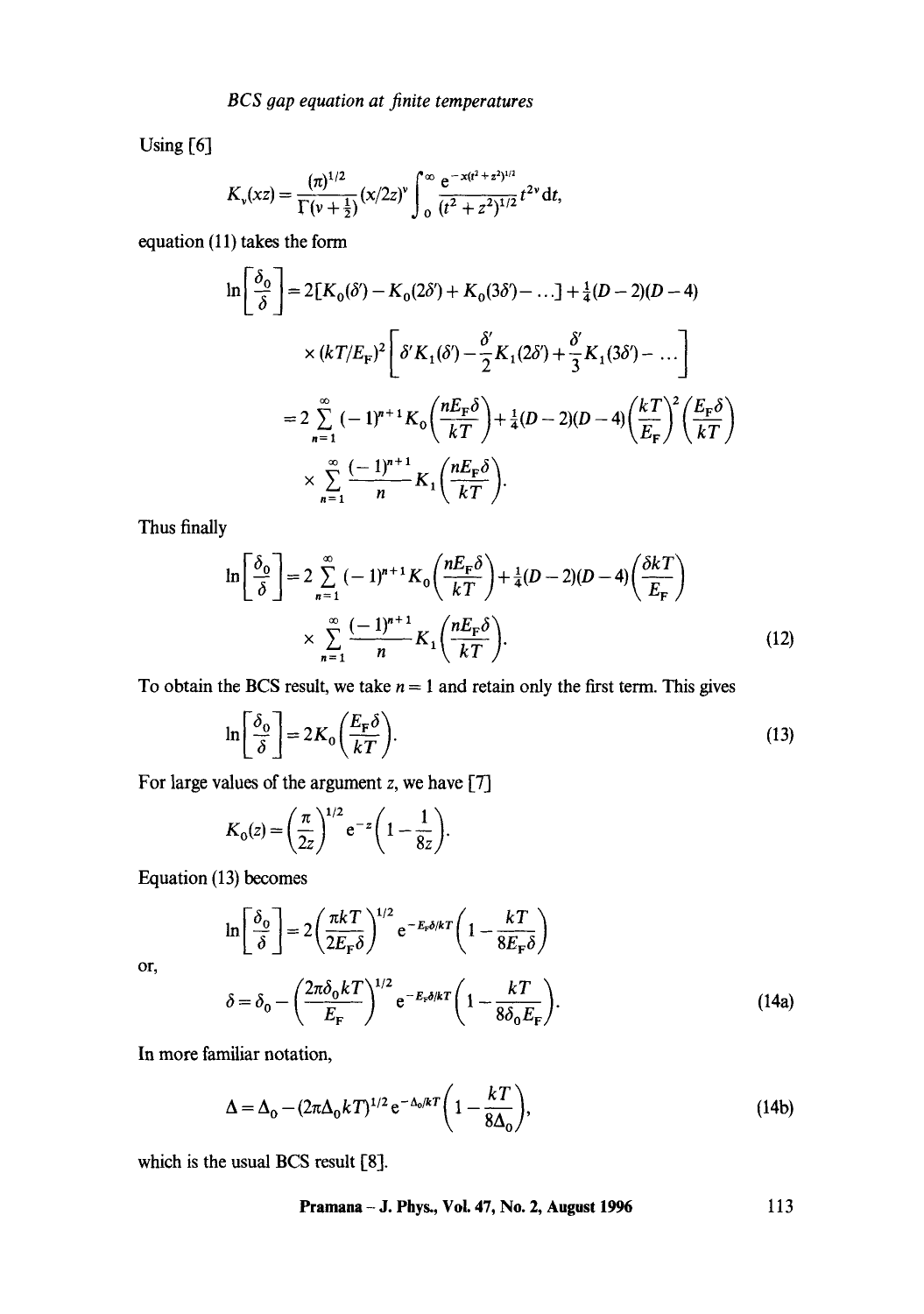# *Arun Bhardwaj and Satish K Muthu*

# 3.2 *Determination of the*  $T_c$  *equation for general D*

We start with (6a). Since at  $T = T_c$ ,  $\delta = 0$ , (6a) becomes

$$
\frac{2}{\lambda} = \int_{1-v}^{1+v} \frac{\varepsilon'^{(D-2)/2}}{|\varepsilon'-1|} \tanh((|\varepsilon'-1| \frac{E_{\rm F}}{2kT_{\rm c}})) d\varepsilon'
$$

$$
= \int_{1-v}^{1+v} \frac{\varepsilon'^{(D-2)/2}}{\varepsilon'-1} \tanh((\varepsilon'-1) \frac{E_{\rm F}}{2kT_{\rm c}}) d\varepsilon'. \tag{15a}
$$

Introducing the variable  $y$  defined by

$$
y = (\varepsilon' - 1) \frac{E_{\rm F}}{2kT_{\rm c}},\tag{16}
$$

into (15a) yields

$$
\frac{2}{\lambda} = \int_{-E_{\mathbf{r}}v/2kT_{\mathbf{c}}}^{E_{\mathbf{r}}v/2kT_{\mathbf{c}}} \left(1 + \frac{2kT_{\mathbf{c}}y}{E_{\mathbf{F}}}\right)^{(D-2)/2} \frac{\tanh y}{y} \, \mathrm{d}y,\tag{15b}
$$

Or

$$
\frac{2}{\lambda} = \int_0^{E_{\rm F}v/2kT_{\rm c}} \frac{\tanh y}{y} \left[ \left( 1 + \frac{2kT_{\rm c}y}{E_{\rm F}} \right)^{(D-2)/2} + \left( 1 - \frac{2kT_{\rm c}y}{E_{\rm F}} \right)^{(D-2)/2} \right] dy.
$$
\n(15c)

Integrating by parts and replacing  $tanh(E_Fv/2kT_c)$  by unity, since  $E_Fv/2kT_c$  is large, we obtain

$$
\frac{2}{\lambda} = [(1+\nu)^{(D-2)/2} + (1-\nu)^{(D-2)/2}] \ln \left( \frac{E_{\rm F} \nu}{2kT_{\rm c}} \right) - [I_{+}(T_{\rm c}) + I_{-}(T_{\rm c})],\tag{17}
$$

with

$$
I_{+}(T_{c}) = \int_{0}^{E_{r}v/2kT_{c}} dy \ln y \left[ \left( 1 + \frac{2kT_{c}y}{E_{F}} \right)^{(D-2)/2} \text{sech}^{2} y + \frac{kT_{c}}{E_{F}} (D-2) \left( 1 + \frac{2kT_{c}y}{E_{F}} \right)^{(D-4)/2} \tanh y \right],
$$
\n(18a)

and

$$
I_{-}(T_{c}) = \int_{0}^{E_{r}v/2kT_{c}} dy \ln y \left[ \left( 1 - \frac{2kT_{c}y}{E_{F}} \right)^{(D-2)/2} \text{sech}^{2} y - \frac{kT_{c}}{E_{F}} (D-2) \left( 1 - \frac{2kT_{c}y}{E_{F}} \right)^{(D-4)/2} \tanh y \right],
$$
\n(18b)

since  $v \ll 1$ ,

$$
I_{+}(T_{c}) + I_{-}(T_{c}) \simeq 2 \int_{0}^{E_{v}v/2kT_{c}} \ln y \operatorname{sech}^{2} y \, dy \simeq 2 \int_{0}^{\infty} \ln y \operatorname{sech}^{2} y \, dy
$$
  
=  $- 2 \ln \left( \frac{4e^{y}}{\pi} \right),$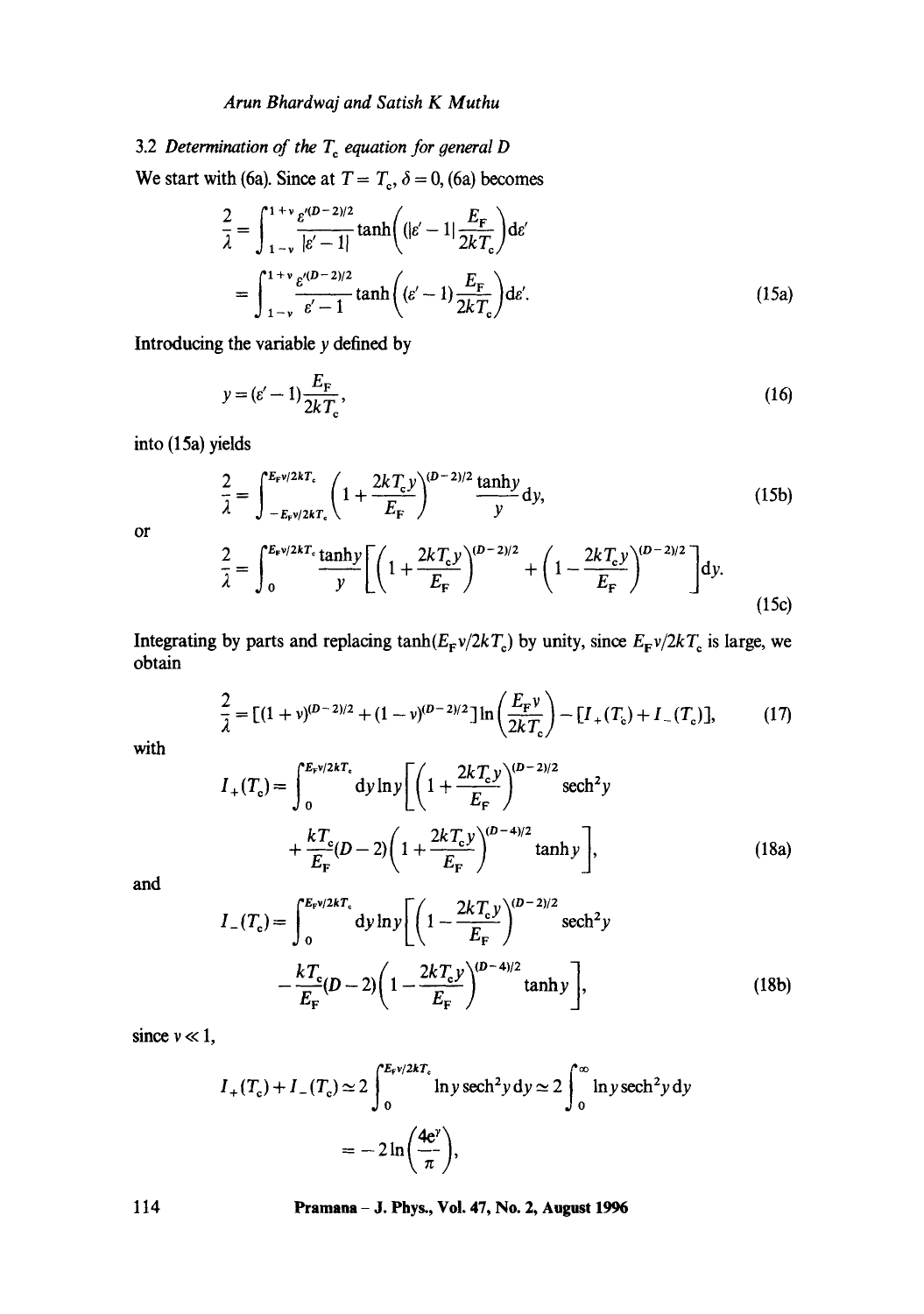## *BCS gap equation at finite temperatures*

 $\gamma$  being the Euler-Mascheroni constant.

Hence, (17) yields

or

$$
\frac{2}{\lambda} = \left[ (1 + v)^{(D-2)/2} + (1 - v)^{(D-2)/2} \right] \ln \left( \frac{E_{\rm F} v}{2kT_{\rm c}} \right) + 2 \ln \left( \frac{4e^{\gamma}}{\pi} \right),
$$
  

$$
kT_{\rm c} = \frac{E_{\rm F} v}{2} \left( \frac{4e^{\gamma} e^{-1/\lambda}}{\pi} \right)^{2/[(1 + v)^{(D-2)/2} + (1 - v)^{(D-2)/2}]}
$$
(19)

This is the desired expression for  $T_c$ .

3.3 *Expression for*  $\delta$  *near*  $T = T_c$ 

We start from eq. (6a). Introducing x and  $\delta'$ , as defined by eqs (9a) and (9b), we have

$$
\frac{2}{\lambda} = \int_{-E_{\rm F}v/kT}^{E_{\rm F}v/kT} \frac{(1 + kT x/E_{\rm F})^{(D-2)/2}}{(\delta'^2 + x^2)^{1/2}} \tanh\left(\frac{(\delta'^2 + x^2)^{1/2}}{2}\right) dx.
$$

Using the well-known expansion [9]

$$
\tanh\frac{x}{2} = 4x \sum_{n=0}^{\infty} \frac{1}{\pi^2 (2n+1)^2 + x^2},
$$

we obtain

$$
\frac{2}{\lambda} = 4 \sum_{n=0}^{\infty} \int_{-E_{\rm t}v/kT}^{E_{\rm t}v/kT} \frac{(1 + kTx/E_{\rm F})^{(D-2)/2}}{\pi^2 (2n+1)^2 + \delta'^2 + x^2} \, \mathrm{d}x. \tag{20a}
$$

Since, near  $T_c$ , the size of the gap is very small, we can carry out an expansion in powers of  $\delta'$ . This leads us to the equation

$$
\frac{2}{\lambda} = 4 \sum_{n=0}^{\infty} \int_{-E_{\rm F}v/kT}^{E_{\rm F}v/kT} \left( 1 + \frac{kTx}{E_{\rm F}} \right)^{(D-2)/2} \frac{\mathrm{d}x}{\left[ \pi^2 (2n+1)^2 + x^2 \right]}
$$

$$
- 4\delta'^2 \sum_{n=0}^{\infty} \int_{-E_{\rm F}v/kT}^{E_{\rm F}v/kT} \frac{(1 + kTx/E_{\rm F})^{(D-2)/2}}{\left[ \pi^2 (2n+1)^2 + x^2 \right]^2} \mathrm{d}x + \dots
$$

$$
= \int_{-E_{\rm F}v/kT}^{E_{\rm F}v/kT} \left( 1 + \frac{kTx}{E_{\rm F}} \right)^{(D-2)/2} \left( \frac{\tanh(x/2)}{x} \right) \mathrm{d}x
$$

$$
- 4\delta'^2 \sum_{n=0}^{\infty} \int_{-E_{\rm F}v/kT}^{E_{\rm F}v/kT} \frac{(1 + kTx/E_{\rm F})^{(D-2)/2}}{\left[ \pi^2 (2n+1)^2 + x^2 \right]^2} \mathrm{d}x. \tag{20b}
$$

At  $T = T_c$ , we have from (15b), on putting  $y = x/2$ ,

$$
\frac{2}{\lambda} = \int_{-E_{\rm F}v/kT_{\rm c}}^{E_{\rm F}v/kT_{\rm c}} \left(1 + \frac{kT_{\rm c}x}{E_{\rm F}}\right)^{(D-2)/2} \left(\frac{\tanh(x/2)}{x}\right) dx
$$

$$
= [(1+v)^{(D-2)/2} + (1-v)^{(D-2)/2}] \ln\left(\frac{E_{\rm F}v}{2kT_{\rm c}}\right) + 2\ln\left(\frac{4e^v}{\pi}\right).
$$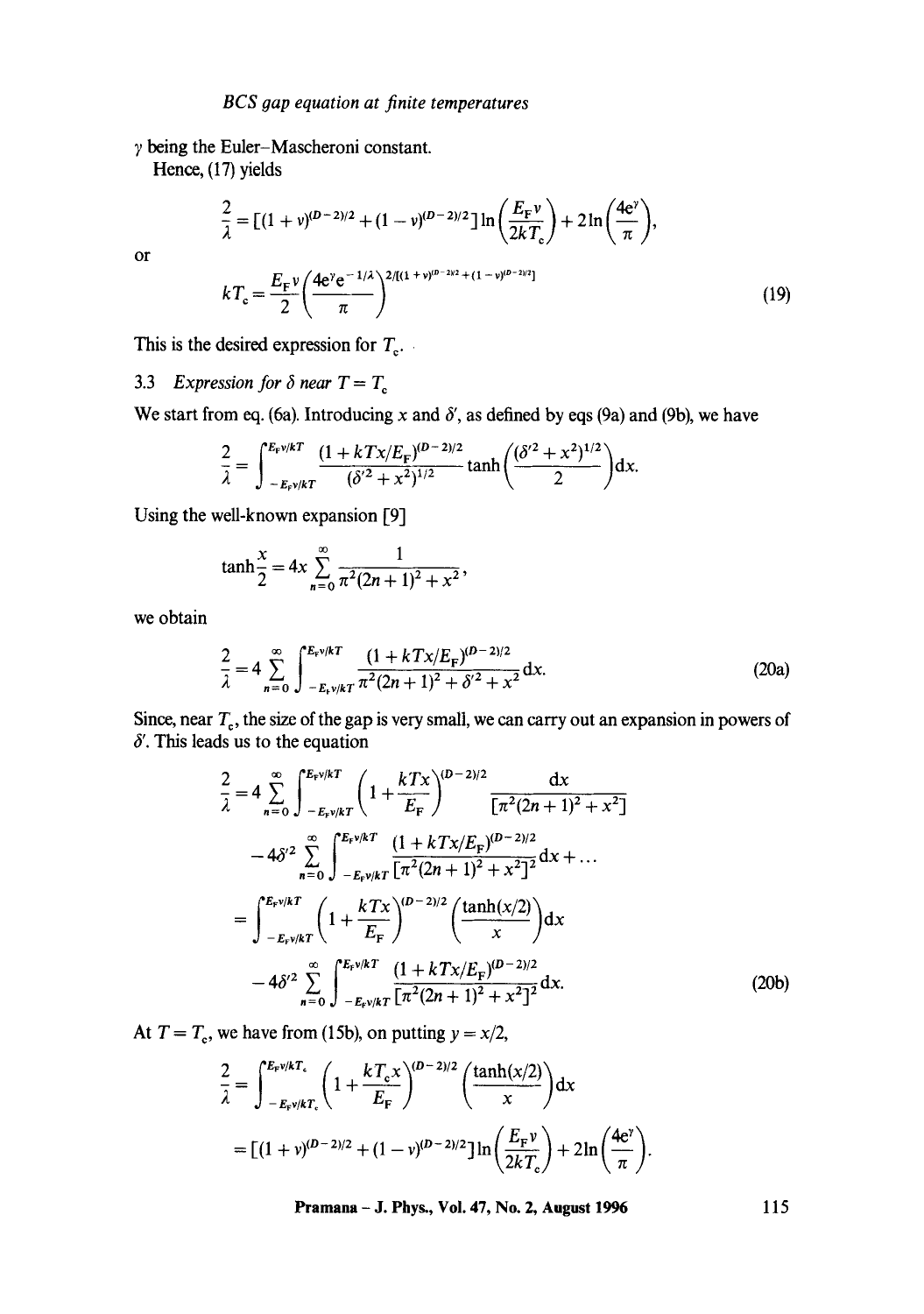Thus (20b) becomes

$$
\begin{split} \left[ (1+v)^{(D-2)/2} + (1-v)^{(D-2)/2} \right] & \ln \left( \frac{T}{T_c} \right) \\ & = -4\delta'^2 \sum_{n=0}^{\infty} \int_0^{E_{\rm F}/kT} \frac{\mathrm{d}x}{\left[ \pi^2 (2n+1)^2 + x^2 \right]^2} \\ & \times \left[ \left( 1 + \frac{kTx}{E_{\rm F}} \right)^{(D-2)/2} + \left( 1 - \frac{kTx}{E_{\rm F}} \right)^{(D-2)/2} \right]. \end{split}
$$

Simplifying the numerator, using binomial expansions, we obtain

$$
[(1 + v)^{(D-2)/2} + (1 - v)^{(D-2)/2}] \ln \left(\frac{T}{T_c}\right)
$$
  
=  $-8\delta'^2 \left[\sum_{n=0}^{\infty} \int_0^{E_r v/kT} \frac{dx}{[\pi^2 (2n+1)^2 + x^2]^2} + \frac{1}{8}(D-2)(D-4)(kT/E_F)^2 \int_0^{E_r v/kT} x^2 dx \sum_{n=0}^{\infty} \frac{1}{[\pi^2 (2n+1)^2 + x^2]^2}\right].$  (21)

The first integral on the R.H.S. can be easily evaluated.

Assuming the upper limit to be  $\infty$ , we have

$$
\int_0^\infty \frac{\mathrm{d}x}{\left[\pi^2 (2n+1)^2 + x^2\right]^2} = \frac{1}{4\pi^2 (2n+1)^3}.
$$
 (22a)

Using

$$
\sum_{n=0}^{\infty} \frac{1}{\left[\pi^2 (2n+1)^2 + x^2\right]^2} = \frac{1}{8x^3} \tanh\frac{x}{2} - \frac{1}{16x^2} \operatorname{sech}^2\frac{x}{2},\tag{22b}
$$

the R.H.S. of  $(21)$  becomes

$$
-8\delta'^2 \left[ \sum_{n=0}^{\infty} \frac{1}{4\pi^2 (2n+1)^3} + \frac{1}{8} (D-2)(D-4)(kT/E_{\rm F})^2 \right]
$$

$$
\times \int_0^{E_{\rm F}v/kT} \left( \frac{1}{8x} \tanh \frac{x}{2} - \frac{1}{16} \operatorname{sech}^2 \frac{x}{2} \right) dx \Bigg].
$$

For evaluating the integral, we substitute  $x/2 = y$ . This gives

$$
I = \int_0^{E_v v/kT} \left( \frac{1}{8x} \tanh \frac{x}{2} - \frac{1}{16} \operatorname{sech}^2 \frac{x}{2} \right) dx
$$
  
=  $\frac{1}{8} \int_0^{E_v v/2kT} \frac{\tanh y}{y} dy - \frac{1}{8} \int_0^{E_v v/2kT} \operatorname{sech}^2 y dy = \frac{1}{8} \left[ \ln \left( \frac{2e^{\gamma} E_{\mathbf{F}} v}{\pi kT} \right) - 1 \right].$ 

Thus (21) takes the form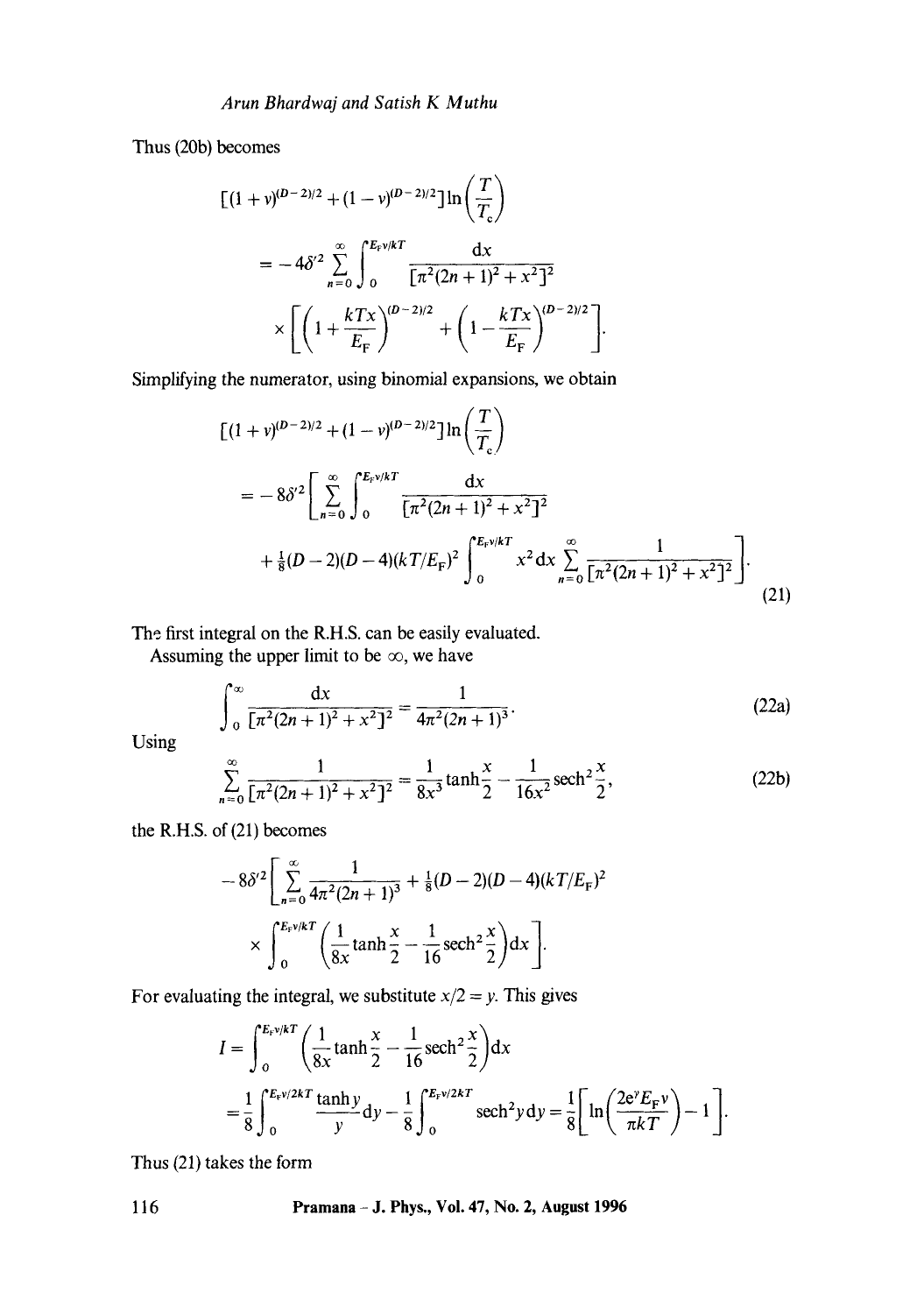**BCS** gap equation at finite temperatures

$$
\frac{1}{2}\left[(1+v)^{(D-2)/2} + (1-v)^{(D-2)/2}\right] \ln\left(\frac{T}{T_c}\right) = -4\delta'^2 \times \frac{1}{4\pi^2} \frac{7}{8} \zeta(3)
$$

$$
\times \left[1 + \frac{\pi^2}{14\zeta(3)} (D-2)(D-4)(kT/E_F)^2 \left[\ln\left(\frac{2e^{\gamma}E_F\nu}{\pi kT}\right) - 1\right]\right].
$$
 (23)

Hence,

$$
\Delta^{2} = \pi^{2} k^{2} T_{c}^{2} \frac{8}{7\zeta(3)} \left[ \frac{(1 + v)^{(D-2)/2} + (1 - v)^{(D-2)/2}}{2} \right] \left( 1 - \frac{T}{T_{c}} \right)
$$
  
 
$$
\times \left[ 1 - \frac{\pi^{2}}{14\zeta(3)} (D-2)(D-4)(kT_{c}/E_{F})^{2} \left[ \ln \left( \frac{2e^{\gamma} E_{F} \nu}{\pi k T} \right) - 1 \right] \right].
$$
 (24)

Neglecting the second term, which is very small compared to the first term and using  $\zeta(3) = 1.202$ , we obtain

$$
\Delta = 3.06 k T_c \left[ \frac{(1+v)^{(D-2)/2} + (1-v)^{(D-2)/2}}{2} \right]^{1/2} \left( 1 - \frac{T}{T_c} \right)^{1/2}.
$$
 (25)

3.4 *Jump in the electronic specific heat at*  $T = T_e$ 

The jump in the specific heat at  $T = T_c$  is given by

$$
(C_s - C_n)_{T = T_c} = \Delta C = -N(0) \frac{d\Delta^2}{dT} \bigg|_{T = T_c},
$$
\n(26a)

where the normal specific heat is given by

$$
C_n = \frac{2}{3}N(0)k^2\pi^2 T.
$$
 (26b)

Using (24) (neglecting the term containing  $(kT_c/E_F)^2$ ), we obtain

$$
\frac{d\Delta^2}{dT} = \pi^2 k^2 T_c^2 \frac{8}{7\zeta(3)} \left[ \frac{(1+v)^{(D-2)/2} + (1-v)^{(D-2)/2}}{2} \right] \left( \frac{1}{T_c} \right).
$$

Substituting this expression into (26a), we obtain

$$
(C_s - C_n)_{T=T_c} = N(0)\pi^2 k^2 T_c \frac{8}{7\zeta(3)} \left[ \frac{(1+v)^{(D-2)/2} + (1-v)^{(D-2)/2}}{2} \right],
$$
  

$$
\left. \frac{C_s - C_n}{C_n} \right|_{T=T_c} = 1.43 \left[ \frac{(1+v)^{(D-2)/2} + (1-v)^{(D-2)/2}}{2} \right].
$$
 (27)

# **4. Solution of the BCS gap equation in D dimensions for**  $v > 1$

4.1 *Expression for*  $\delta$  *near*  $T = 0$ 

or

We again start with eq. (6b). Using (7), we have

$$
2\ln\left[\frac{\delta}{\delta_0}\right] = -2\int_0^{1+v} \frac{\varepsilon'^{(D-2)/2} d\varepsilon'}{(\delta^2 + (\varepsilon'-1)^2)^{1/2} \left[e^{(\delta^2 + (\varepsilon'-1)^2)^{1/2} E_r/kT} + 1\right]}.
$$
 (28a)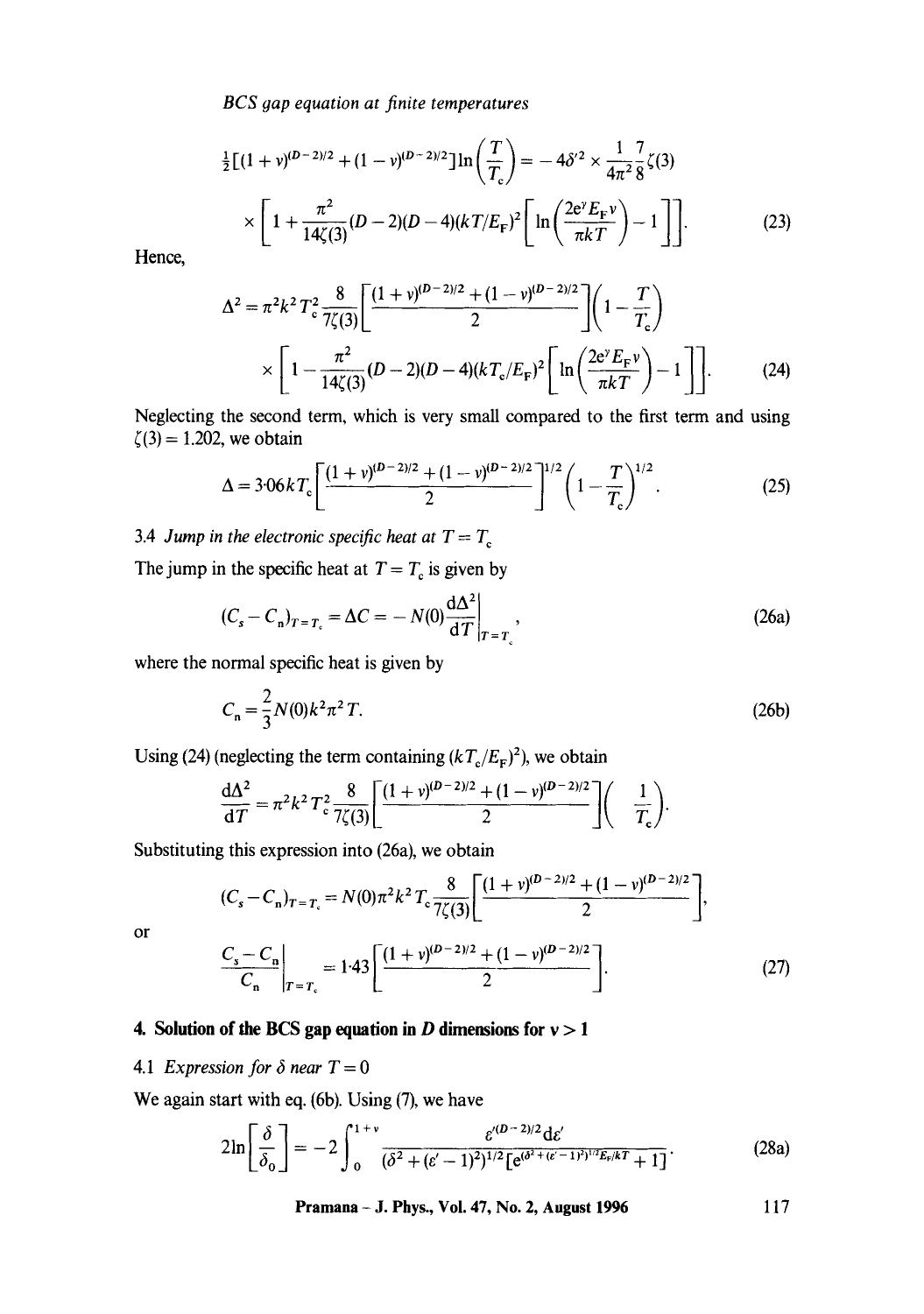### *Arun Bhardwaj and Satish K Muthu*

Introducing x and  $\delta'$ , defined by eqs (9a) and (9b), we obtain

$$
\ln\left[\frac{\delta_0}{\delta}\right] = \int_{-E_t/kT}^{E_t v/kT} \frac{(1 + kTx/E_F)^{(D-2)/2}dx}{(\delta'^2 + x^2)^{1/2}(e^{(\delta'^2 + x^2)^{1/2}} + 1)}.
$$
(28b)

For temperatures close to  $T = 0$ , the limits can be taken as  $-\infty$  and  $+\infty$ , and thus we have the same result as obtained for the case  $v \ll 1$ , viz. that given by eq. (12).

# 4.2 *Determination of the T<sub>c</sub> equation for general D*

Starting from (6a) with  $\delta = 0$ , we have

$$
\frac{2}{\lambda} = \int_0^{1+v} \frac{\varepsilon^{(D-2)/2}}{\varepsilon' - 1} \tanh\left((\varepsilon' - 1)\frac{E_{\rm F}}{2kT_{\rm c}}\right) \mathrm{d}\varepsilon',
$$

or

$$
\frac{2}{\lambda} = \int_{-E_{\rm r}/2kT_{\rm c}}^{E_{\rm r}v/2kT_{\rm c}} \left(1 + \frac{2kT_{\rm c}y}{E_{\rm F}}\right)^{(D-2)/2} \frac{\tanh y}{y} \, \mathrm{d}y,\tag{29}
$$

with  $y$  defined by (16).

Following a procedure similar to the one used in obtaining (17) from (15b), we have

$$
\frac{2}{\lambda} = (1 + \nu)^{(D-2)/2} \ln \left( \frac{E_{\rm F} \nu}{2kT_{\rm c}} \right) - [I_{+}(T_{\rm c}) + I_{-}(T_{\rm c})],\tag{30}
$$

with

$$
I_{+}(T_{c}) = \int_{0}^{E_{v}/2kT_{c}} dy \ln y \left[ \left( 1 + \frac{2kT_{c}y}{E_{F}} \right)^{(D-2)/2} \text{sech}^{2} y + \frac{kT_{c}}{E_{F}} (D-2) \left( 1 + \frac{2kT_{c}y}{E_{F}} \right)^{(D-4)/2} \tanh y \right],
$$
\n(31a)

and

$$
I_{-}(T_{c}) = \int_{0}^{E_{r}/2kT_{c}} dy \ln y \left[ \left( 1 - \frac{2kT_{c}y}{E_{F}} \right)^{(D-2)/2} \text{sech}^{2} y - \frac{kT_{c}}{E_{F}} (D-2) \left( 1 - \frac{2kT_{c}y}{E_{F}} \right)^{(D-4)/2} \tanh y \right].
$$
 (31b)

Using binomial expansions to approximate the integrands in eqs (31a) and (31b), we have

$$
I_{+}(T_{c}) + I_{-}(T_{c}) = \int_{0}^{E_{F}v/2kT_{c}} dy \ln y
$$
  
 
$$
\times \left[ \left( 1 + (D - 2) \frac{kT_{c}y}{E_{F}} \right) \operatorname{sech}^{2} y + (D - 2) \frac{kT_{c}}{E_{F}} \tanh y \right]
$$
  
+ 
$$
\int_{0}^{E_{F}v/2kT_{c}} dy \ln y \left[ \left( 1 - (D - 2) \frac{kT_{c}y}{E_{F}} \right) \operatorname{sech}^{2} y - (D - 2) \frac{kT_{c}}{E_{F}} \tanh y \right].
$$

Taking the upper limits in both the integrals to be  $\infty$ , we obtain

$$
I_{+}(T_{c}) + I_{-}(T_{c}) = 2 \int_{0}^{\infty} \ln y \operatorname{sech}^{2} y \, dy = -2 \ln \left( \frac{4e^{\gamma}}{\pi} \right).
$$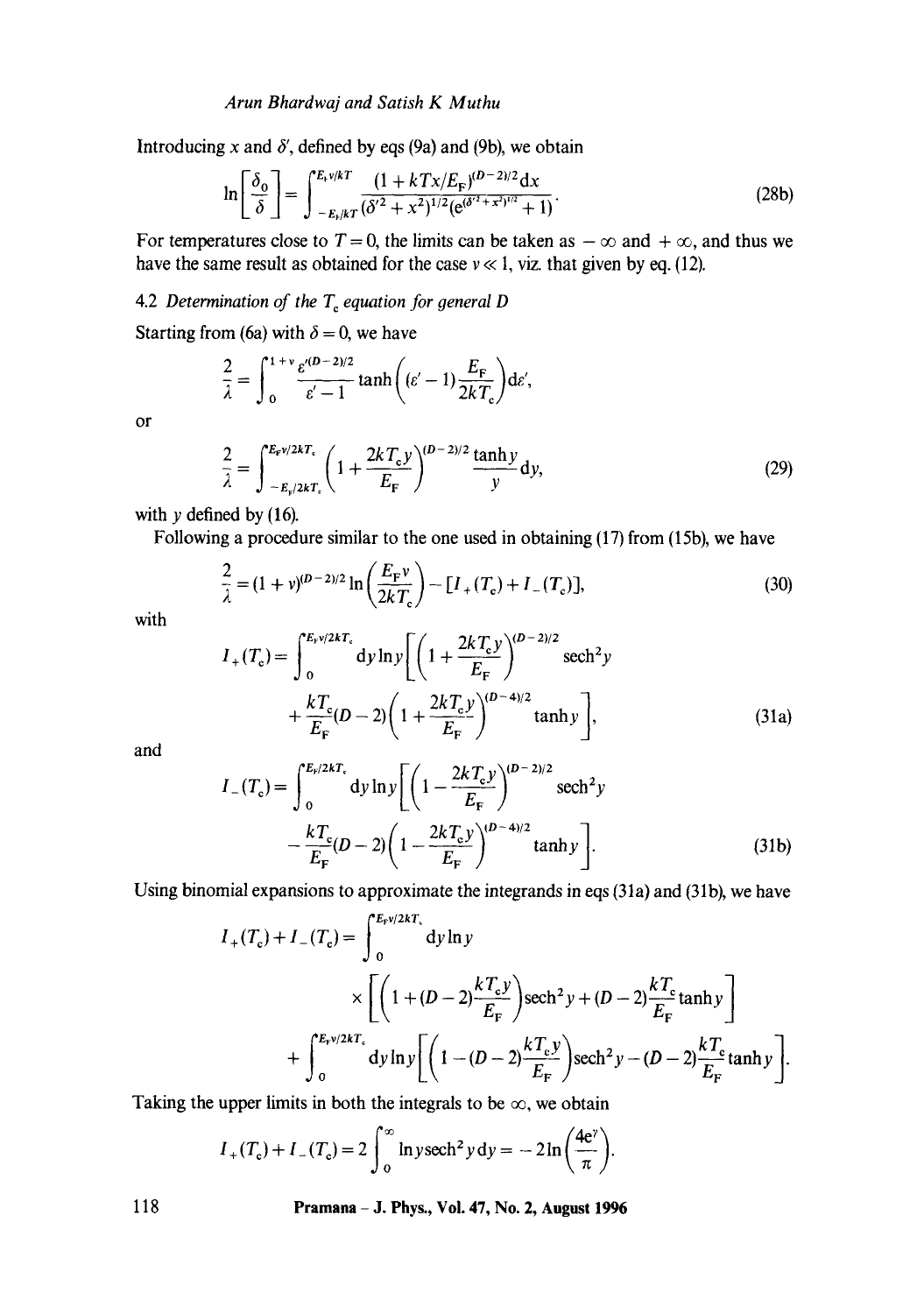Therefore, (30) takes the form

$$
\frac{2}{\lambda} = (1 + v)^{(D-2)/2} \ln \left( \frac{E_{\rm F} v}{2kT_{\rm c}} \right) + 2 \ln \left( \frac{4e^{\gamma}}{\pi} \right),\tag{32}
$$

or

$$
kT_{\rm c} = \frac{E_{\rm F}v}{2} \left(\frac{4{\rm e}v{\rm e}^{-1/\lambda}}{\pi}\right)^{2(1+v)/(1+v)^{p/2}}
$$
(33)

4.3 *Expression for*  $\delta$  *near*  $T = T_e$ 

The counterparts of eqs (20a) and (20b) in this case are

$$
\frac{2}{\lambda} = 4 \sum_{n=0}^{\infty} \int_{-E_{\rm F}/kT}^{E_{\rm F}v/kT} \frac{(1 + kT x/E_{\rm F})^{(D-2)/2}}{\pi^2 (2n+1)^2 + \delta'^2 + x^2} dx,
$$
 (34a)

and

$$
\frac{2}{\lambda} = 4 \sum_{n=0}^{\infty} \int_{-E_{\rm F}/kT}^{E_{\rm F}v/kT} \frac{(1 + kTx/E_{\rm F})^{(D-2)}}{\left[\pi^2 (2n + 1)^2 + x^2\right]} dx - 4\delta'^2
$$
\n
$$
\times \sum_{n=0}^{\infty} \int_{-E_{\rm F}/kT}^{E_{\rm F}v/kT} \frac{(1 + kTx/E_{\rm F})^{(D-2)/2}}{\left[\pi^2 (2n + 1)^2 + x^2\right]^2} dx,
$$
\n(34b)

respectively.

The first term in (34b) gives the contribution

$$
(1+\nu)^{(\mathbf{D}-2)/2}\ln\bigg(\frac{E_{\mathbf{F}}\nu}{2kT}\bigg)+2\ln\bigg(\frac{4\mathbf{e}^{\gamma}}{\pi}\bigg),\tag{35}
$$

in consonance with (32) in which  $T = T_c$ .

Using (34b) and (35) in conjunction with (32), we obtain

$$
(1 + v)^{(D-2)/2} \ln\left(\frac{T}{T_c}\right) = -4\delta'^2 \sum_{n=0}^{\infty} \int_{-E_r/kT}^{E_r \sqrt{kT}} \frac{(1 + kTx/E_F)^{(D-2)/2}}{\left[\pi^2 (2n+1)^2 + x^2\right]^2} dx,
$$
  
=  $-4\delta'^2 \left[2 \sum_{n=0}^{\infty} \int_{0}^{\infty} \frac{dx}{\left[\pi^2 (2n+1)^2 + x^2\right]^2} + \frac{(D-2)kT}{2E_F} \right]$   
 $\times \sum_{n=0}^{\infty} \left(\int_{0}^{E_r \sqrt{kT}} \frac{x dx}{\left[\pi^2 (2n+1)^2 + x^2\right]^2} - \int_{0}^{E_r/kT} \frac{x dx}{\left[\pi^2 (2n+1)^2 + x^2\right]^2}\right).$  (36)

The first integral on the right is given by (22a). Using (22b), we have

$$
\int_0^{E_v v/kT} x \, dx \sum_{n=0}^{\infty} \frac{1}{[\pi^2 (2n+1)^2 + x^2]^2} = \int_0^{E_v v/kT} \left( \frac{1}{8x^2} \tanh \frac{x}{2} - \frac{1}{16x} \operatorname{sech}^2 \frac{x}{2} \right) dx
$$

$$
\approx \frac{1}{16} \left[ 1 - \frac{2kT}{E_F v} \right].
$$
(37a)

Similarly

$$
\int_0^{E_{\rm f}/kT} x \, dx \sum_{n=0}^{\infty} \frac{1}{\left[\pi^2 (2n+1)^2 + x^2\right]^2} \simeq \frac{1}{16} \left[1 - \frac{2kT}{E_{\rm F}}\right].\tag{37b}
$$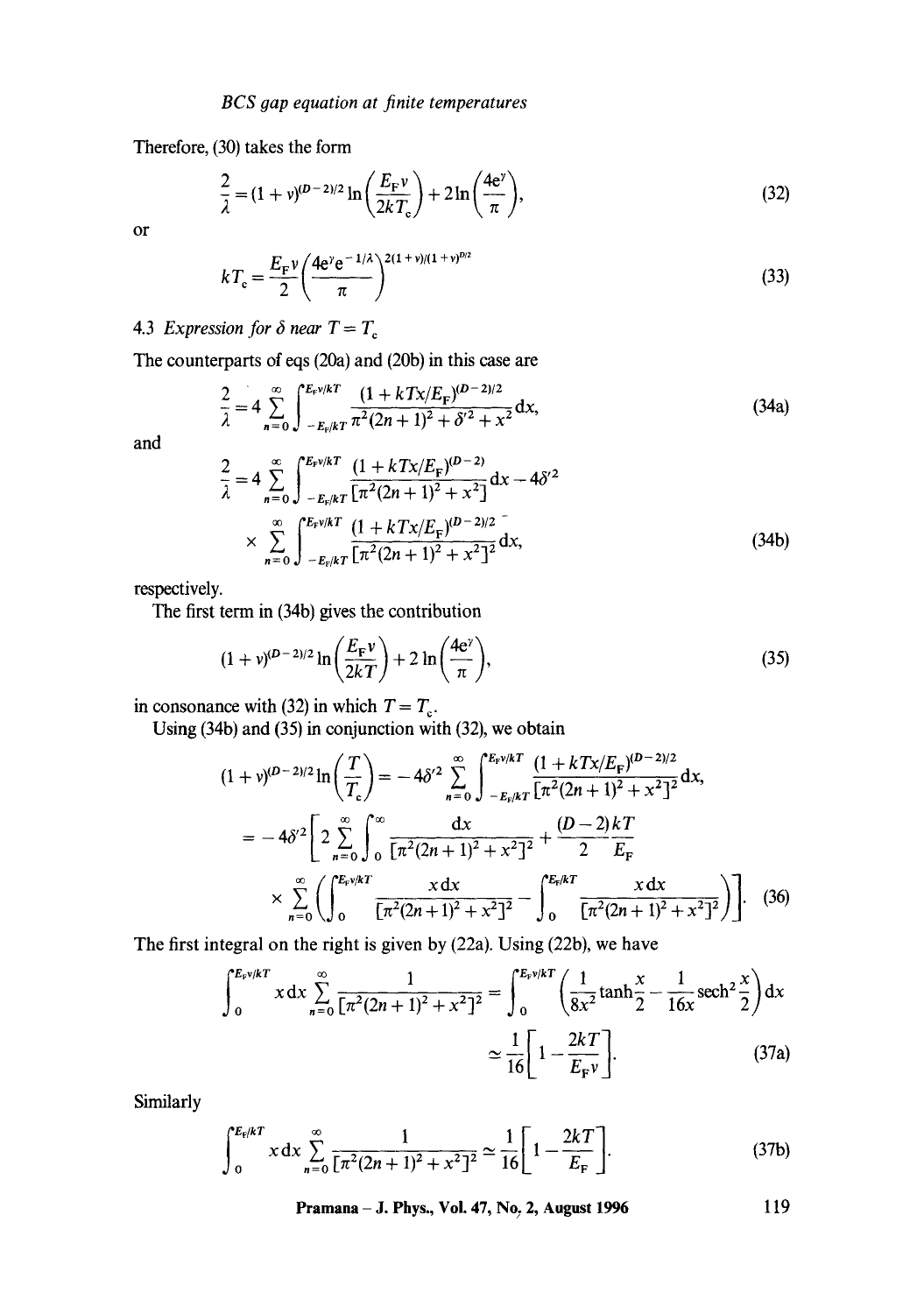Using (223), (37a) and (37b), eq. (36) becomes

$$
(1+\nu)^{(D-2)/2}\ln\bigg(\frac{T}{T_c}\bigg)=-4\delta'^2\bigg[\frac{1}{2\pi^2}\frac{7}{8}\zeta(3)+\frac{(D-2)}{2}(kT/E_F)^2\frac{(\nu-1)}{8\nu}\bigg],
$$

or

$$
\delta'^2 = \frac{4\pi^2}{7\zeta(3)}(1+\nu)^{(D-2)/2}\bigg(1-\frac{T}{T_c}\bigg)\bigg[1-\frac{\pi^2}{7\zeta(3)}(D-2)(kT_c/E_F)^2\frac{(\nu-1)}{\nu}\bigg].
$$

Since  $\delta' = (E_F/kT) \delta = \Delta/kT$  (see eqs (9a), (9b) and (5a), (5b), (5c)), we have finally,

$$
\Delta^{2} = \frac{4\pi^{2}}{7\zeta(3)} k^{2} T_{c}^{2} (1 + v)^{(D-2)/2} \left( 1 - \frac{T}{T_{c}} \right)
$$
  
 
$$
\times \left[ 1 - \frac{\pi^{2}}{7\zeta(3)} (D-2)(kT_{c}/E_{F})^{2} \frac{(v-1)}{v} \right].
$$
 (38)

# 4.4 *Jump in the specific heat*

Using (26a) and (26b), we obtain

$$
\Delta C = N(0) \frac{4\pi^2}{7\zeta(3)} k^2 T_c (1+v)^{(D-2)/2} \left[ 1 - \frac{\pi^2}{7\zeta(3)} (D-2)(kT_c/E_F)^2 \frac{(v-1)}{v} \right].
$$

Neglecting the second term in the parentheses, compared to unity, we have

$$
\left. \frac{C_s - C_n}{C_n} \right|_{T = T_c} = \frac{6}{7\zeta(3)} (1 + v)^{(D-2)/2} = (1 \cdot 43) \frac{(1 + v)^{(D-2)/2}}{2}.
$$
 (39)

For  $v > 3$  and  $D = 3$ , this is greater than 1.43, the usual BCS value. The specific heat measurements in high  $T_c$  materials are beset with many difficulties. The lattice contribution to the specific heat dominates the electronic contribution. Moreover, it is difficult to obtain reliable values of the Sommerfeld constant,  $\gamma$ . Nonetheless, in some experiments on Y123 powders one gets a jump in the specific heat, which is twice the BCS prediction [10].

#### **5. Comparison of T<sub>c</sub> equations for**  $v \ll 1$  **and**  $v > 1$  **for**  $D = 3$

It is instructive to compare the  $T_c$  equations for the cases  $v \ll 1$  and  $v > 1$ . For the case of  $v \ll 1$ ,  $D = 3$ , we have from (19)

$$
(kT_c)_{\text{BCS}} = \frac{E_{\text{F}}\nu}{2} \left(\frac{4e^{\nu}e^{-1/\lambda}}{\pi}\right)^{2/((1+\nu)^{1/2}+(1-\nu)^{1/2})},\tag{19a}
$$

and for the case of  $v > 1$ ,  $D = 3$ , (33) gives

$$
(kT_c) = \frac{E_{\rm F}v'}{2} \left(\frac{4e^{\gamma}e^{-1/\lambda}}{\pi}\right)^{2/(1+v')^{1/2}},
$$
\n(33a)

where v' is used for v to distinguish it from the case  $v \ll 1$ . Dividing (33a) by (19a), we obtain

$$
\frac{T_c}{(T_c)_{BCS}} = \frac{v'}{v} \left( \frac{4e^v e^{-1/\lambda}}{\pi} \right)^{2[(1/(1+v')^{1/2}) - (1/(1+v)^{1/2} + (1-v)^{1/2})]} \tag{40a}
$$

Since  $v \ll 1$ , (40a) can be simplified to give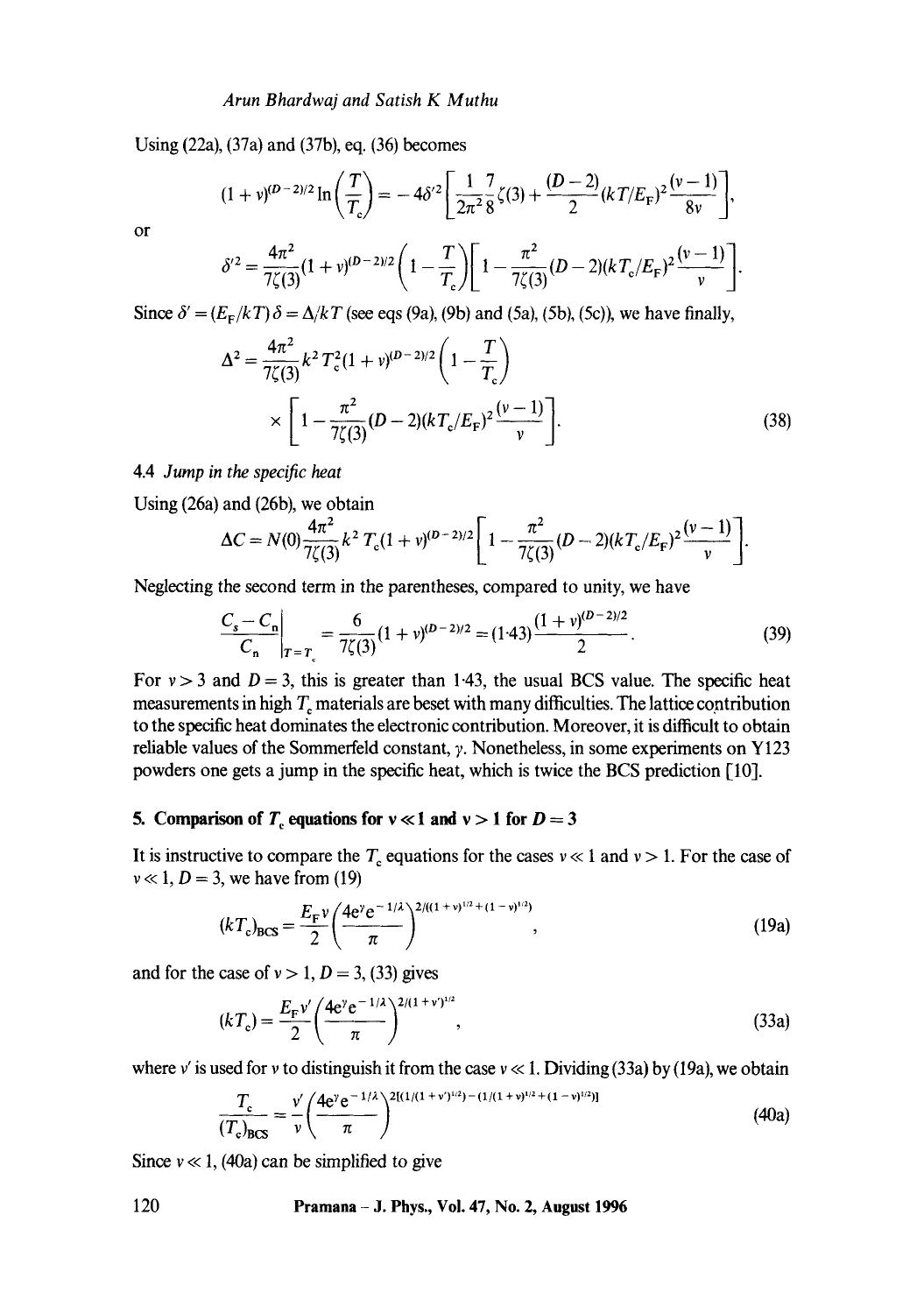*BCS 9ap equation at finite temperatures* 

$$
\frac{T_c}{(T_c)_{\text{BCS}}} = \frac{v'}{v} (2.27 e^{-1/\lambda})^{2(1/(1+v')^{1/2} - 1/2)}.
$$
\n(40b)

Equation (40b) tells us how  $T_c$  scales with the parameter  $v'$ , characterizing the mediating boson energy cutoff. Clearly there is an enhancement in the value of  $T_c$  compared to the BCS value. For example for  $v' = 3$  we have

$$
\frac{T_c}{(T_c)_{\text{BCS}}} = \frac{3}{v}.
$$
\n(41a)

Since  $v \ll 1$ , it follows that

$$
\frac{T_c}{(T_c)_{BCS}} \gg 1. \tag{41b}
$$

# **6. Calculation of**  $T_c$  **from the BCS gap equation with a van Hove singularity in the density of states**

As remarked earlier, non-phononic mechanisms have been proposed to explain the high transition temperatures exhibited by the new superconducting copper oxides. Apart from this a van Hove singularity in the density of states has been proposed as a  $T<sub>c</sub>$  enhancement mechanism and as a means to explain the anomalous isotope effect in these materials  $[10-14]$ .

Let us assume a logarithmic density of states

$$
N(\varepsilon) = N(0) \ln \left| \frac{E_{\rm F}}{\varepsilon - E_{\rm F}} \right|,
$$
  

$$
N(\varepsilon) = N(0) \ln \left| \frac{1}{\varepsilon' - 1} \right|, \qquad (\varepsilon' = \varepsilon / E_{\rm F}).
$$
 (42)

The equation corresponding to (6a) becomes

$$
\frac{2}{\lambda} = \int_{1-v,0}^{1+v} \mathrm{d}\epsilon' \frac{\epsilon'^{(D-2)/2}}{(\delta^2 + (\epsilon'-1)^2)^{1/2}} \tanh\left(\frac{(\delta^2 + (\epsilon'-1)^2)^{1/2}}{2kT/E_F}\right) \ln\left|\frac{1}{\epsilon'-1}\right|.
$$
 (43)

At  $T = T_c$ ,  $\delta = \Delta/E_F = 0$ . Putting  $1 - \varepsilon' = x(\varepsilon' < 1)$ ,  $\varepsilon' - 1 = x(\varepsilon' > 1)$  and  $xE_F/2kT_c = y$ , we get the equation

$$
\frac{2}{\lambda} = \int_{E_{\rm F}v/2kT_{\rm e},E_{\rm F}/2kT_{\rm e}}^0 \frac{\tanh y}{y} \left(1 - \frac{2kT_{\rm e}y}{E_{\rm F}}\right)^{(D-2)/2} \ln\left(\frac{2kT_{\rm e}y}{E_{\rm F}}\right) dy
$$

$$
- \int_0^{E_{\rm F}v/2kT_{\rm e}} \frac{\tanh y}{y} \left(1 + \frac{2kT_{\rm e}y}{E_{\rm F}}\right)^{(D-2)/2} \ln\left(\frac{2kT_{\rm e}y}{E_{\rm F}}\right) dy.
$$
(44)

As long as  $v \ll 1$ , the usual BCS result follows if we take  $D = 2$ , since the small width of the interaction makes the problem essentially two-dimensional. In this case (44) gives

$$
\frac{2}{\lambda} = -2\ln\left(\frac{2kT_e}{E_F}\right)\int_0^{E_{\rm F}v/2kT_e} \frac{\tanh y}{y} \, \mathrm{d}y - 2\int_0^{E_{\rm F}v/2kT_e} \frac{\tanh y}{y} \ln y \, \mathrm{d}y. \tag{45}
$$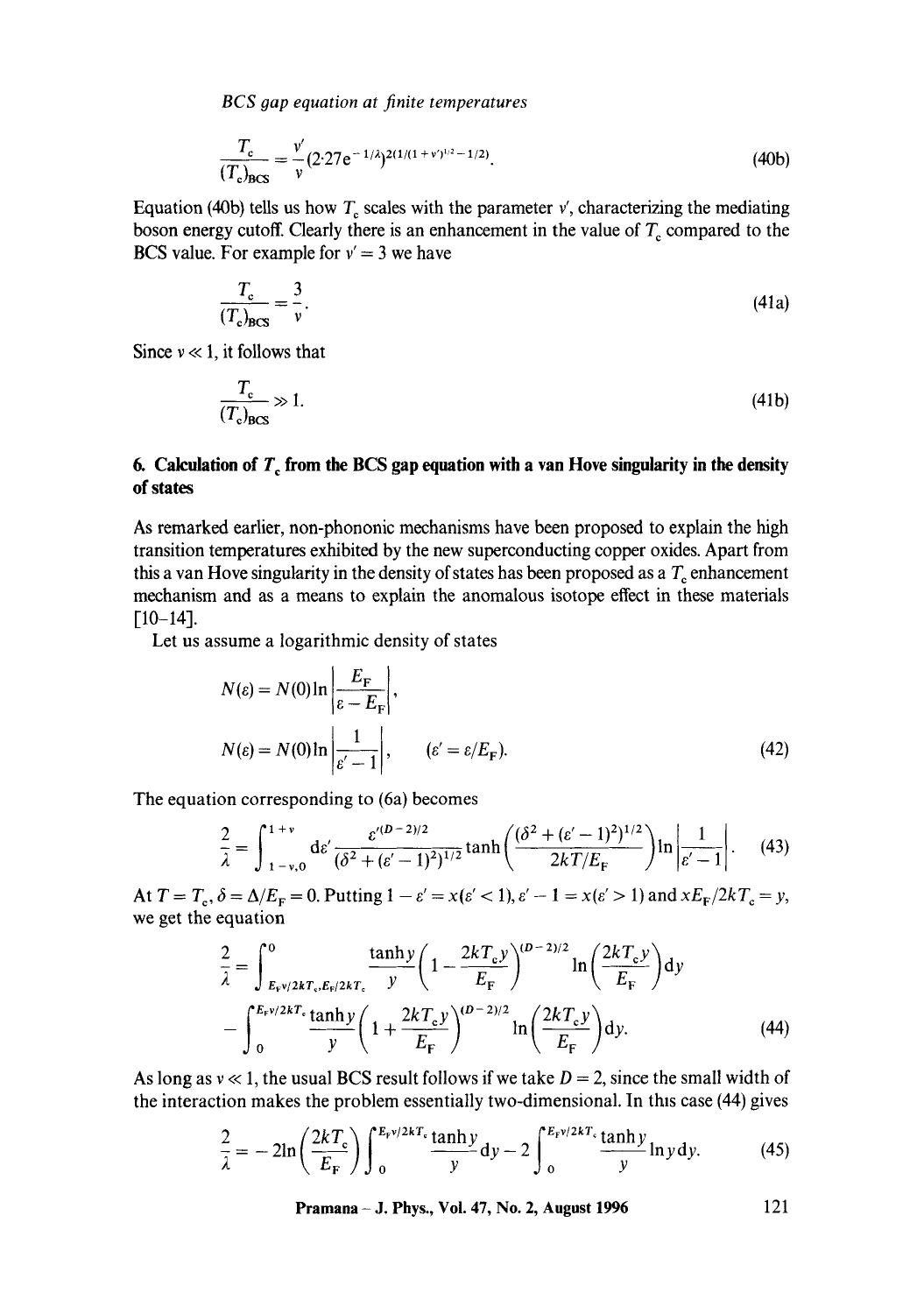Assuming tanh  $y \approx y$  for  $y \le 1$  and tanh  $y \approx 1$  for  $y > 1$ , one obtains

$$
kT_{\rm c} = \frac{eE_{\rm F}}{2} \exp\bigg[ -\bigg(\frac{2}{\lambda} - 1 + (\ln v)^2\bigg)^{1/2} \bigg].
$$
 (46)

This, of course, agrees with (3) obtained by Tsuei *et al* [11]. These authors have shown that for  $\lambda = 0.12$ ,  $T_F = 5800$  K and  $v = 0.12$ ,  $T_c$  enhancement is obtained with  $T_c = 92$  K. If we use the  $T_c$  equation for  $D = 3$ ,  $v > 1$  [eq. (33a)], we get the same  $T_c$  enhancement with  $v = 6.83$ . Thus it seems that non-phononic mechanisms can lead to high values of  $T_c$  without invoking van Hove singularity.

Using (46), Tsuei *et al* [11] have been able to explain the anomalous isotope effect in the superconducting Cu oxides.

### **7. Conclusions**

We have obtained analytic solutions of the BCS gap equation in one, two and three dimensions, for temperatures close to zero and  $T_c$ . Our calculations have been carried out in the weak coupling limit  $(\lambda = N(0)v_0 \ll 1)$ . Expressions have been obtained for  $T_c$  and  $\Delta C$  for the cases  $v \ll 1$  and  $v > 1$ , respectively, where v is a measure of the interaction width.

The scaling of  $T_c$  with v, for the regime  $v > 1$ , is given by (33). Equation (41b) shows that there is an enhancement in the value of  $T<sub>c</sub>$  in this limit. However, precise numerical estimates cannot be made within the framework of the present model. We may also mention that the appearance of non-zero  $T_c$  values, in dimensions lower than three, is a consequence of the mean field approximation, on which the usual BCS framework rests. In fact the non local interaction of the BCS reduced Hamiltonian violates the  $f$  sum rule  $[15]$ .

We also find that  $\Delta C$ , the jump in the electronic specific heat, across  $T_e$ , has a larger value than the usual BCS value. Certain experiments have revealed a similar feature in some high  $T_c$  materials.

The role of van Hove singularity seems to be crucial in understanding the anomalous isotope effect in new superconducting Cu oxides. A more detailed investigation is needed to make meaningful comments on this. It involves an analysis of (44) for the case  $D = 3$ ,  $v > 1$ .

#### **Acknowledgements**

One of the authors (Arun Bhardwaj) is grateful to the University Grants Commission (UGC) for the financial assistance provided for carrying out this project. The authors are thankful to the Head of the Department of Physics and Astrophysics, University of Delhi, for providing the necessary facilities to carry out this work. They also wish to thank Prof. K K Singh for useful discussions.

## **References**

- [1] J G Bednorz and K A Miiller, *Z. Phys.* B64, 189 (1986)
- [2] For a recent comprehensive review see, *Proceedinos of the International Conference on Materials and Mechanisms of Superconductivity, Ph ysica* C235-240 (1994)